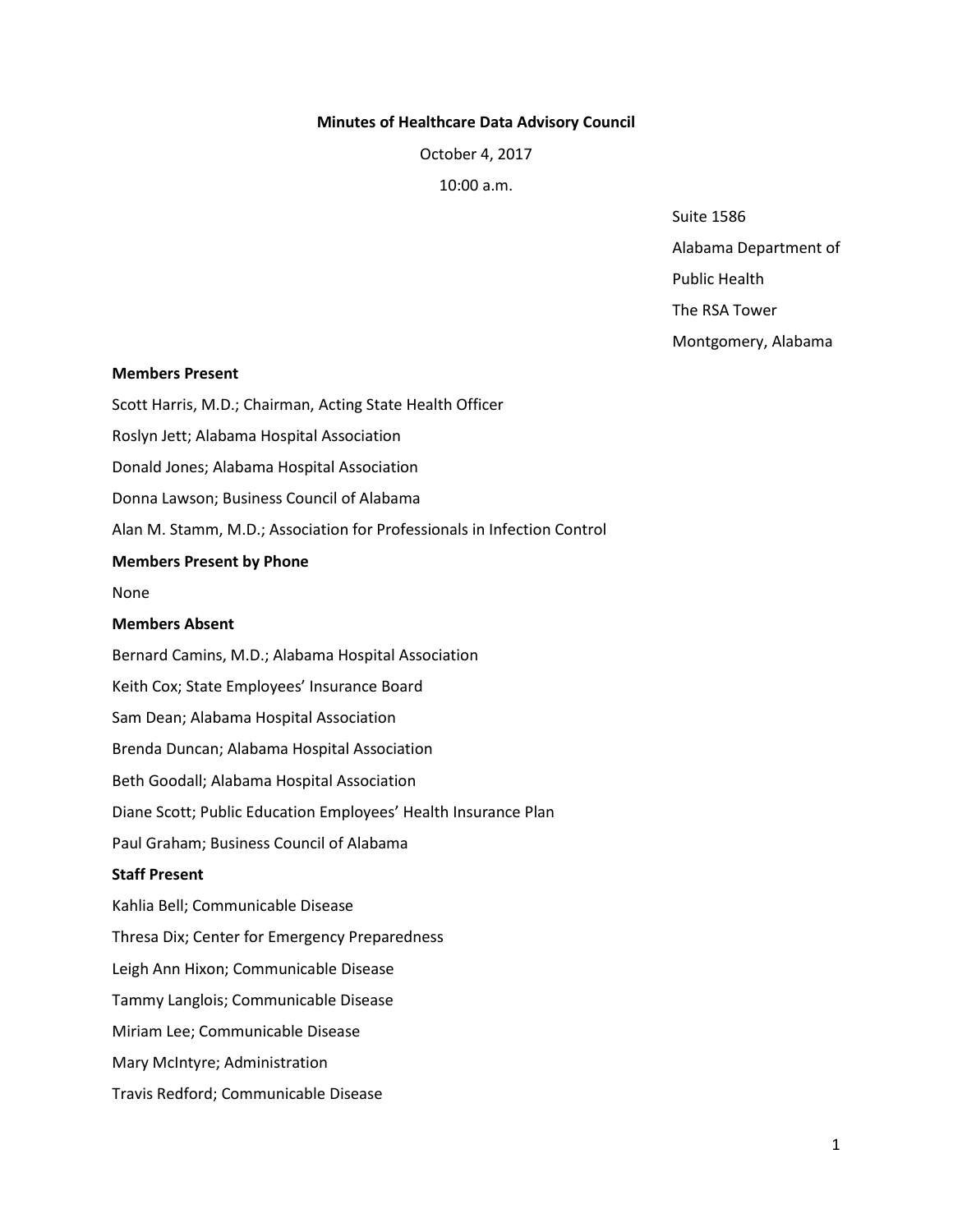Allison Roebling; Communicable Disease Carter Sims; Health Provider Standards Kelly Stevens; Communicable Disease **Organizations Present**  Rosemary Blackmon; Alabama Hospital Association Margaret Borders; Alabama Hospital Association Teresa Fox, Alabama Quality Assurance Foundation

#### **CALL TO ORDER:**

The Healthcare Data Advisory Council was called to order at 10:15 a.m. by Dr. Harris. Roll call was taken, but a quorum was not present.

# **CONSIDERATION OF THE MINUTES:**

The minutes from the May 3, 2017 meeting were distributed, but they could not be approved without a quorum.

### **2016 ANNUAL HEALTHCARE-ASSOCIATED INFECTIONS REPORT:**

The 2016 Healthcare-Associated Infections (HAI) Annual Report draft was presented by Travis Redford and Allison Roebling, HAI Co-Coordinators. Final data for 2016 indicates that Alabama is performing better than national performance based on the 2008/2009 national baseline data in all four metrics: catheter-associated urinary tract infections (CAUTIs), central line-associated blood stream infections (CLABSIs), deep and organ-level colon surgical site infections (COLO SSIs), and deep and organ-level hysterectomy surgical site infections (HYST SSIs). One hospital performed worse than national performance in CAUTIs, and another was worse in COLO SSIs. All other hospitals performed similar or better compared to national performance, or they had too few device days or procedures for comparison. After the 45-day review, 17 facilities reported discrepancies between their data and the state data. Each facility was contacted by an HAI Co-Coordinator so that data issues in the National Health and Safety Network (NHSN) system could be resolved. All hospitals approved of the final data.

The report also summarized the site visit validation process undertaken by Tammy Langlois, Nurse Manager. CAUTI validations were 99% accurate, and CLABSI validations were 100% accurate. Additionally, Alabama's CAUTI data from 2011 to 2016 were summarized to show trends over time. Alabama saw a significant decrease in CAUTIs over these years, as well as a decrease in catheter days.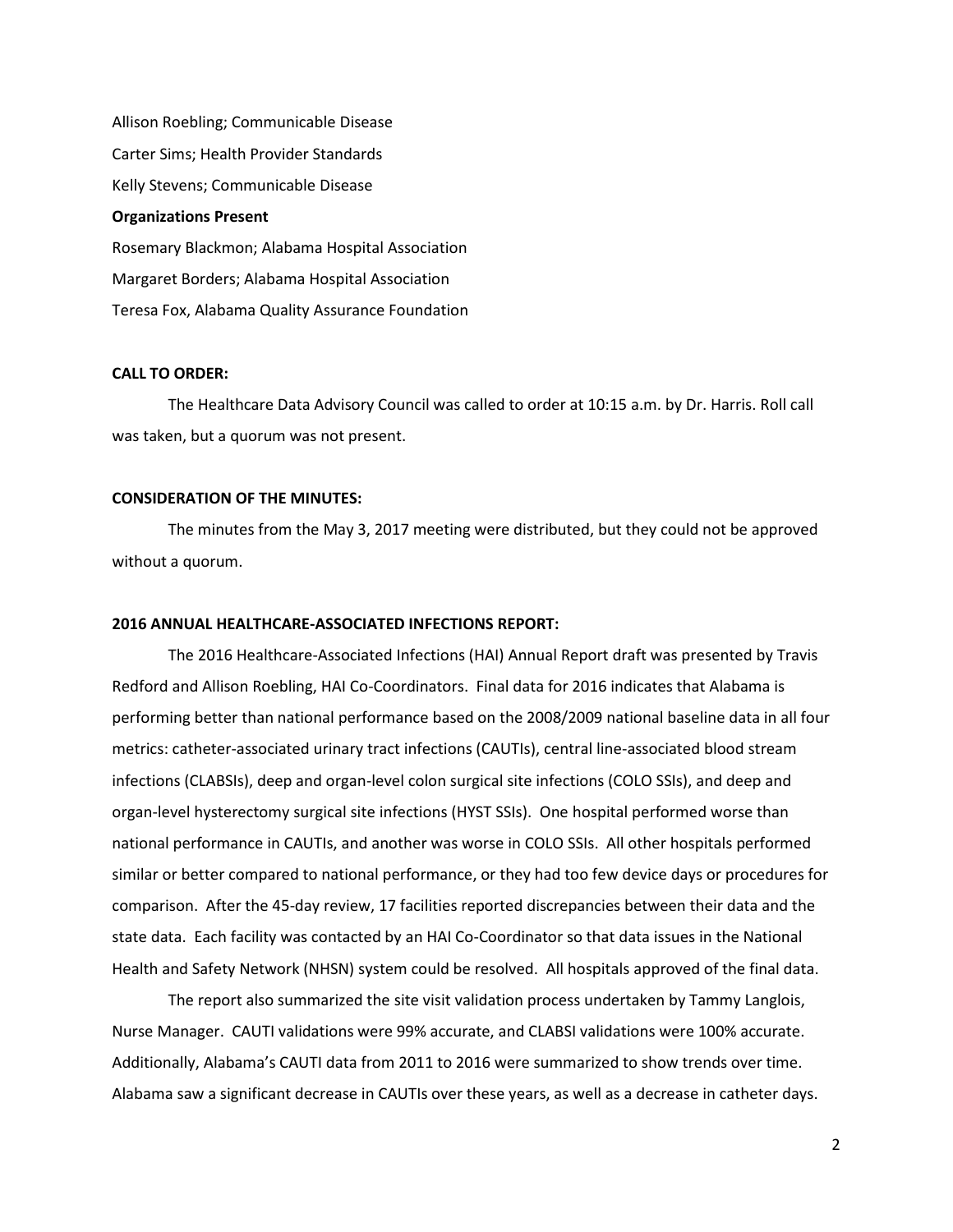Regionally, the Central, North, Southwest, and West significantly decreased their CAUTI numbers, while other regions did not show significant changes.

Because a quorum was not present, the report could not be approved for publishing. The Council will convene next month to review and approve the report, and has requested a press conference and news release to announce the findings and direct consumers and stakeholders to the final report published on the Alabama Department of Public Health's (ADPH's) website. A suggestion was made to add a statement to the report that data may differ from what is published on Hospital Compare since the ADPH report uses an older baseline. Rosemary Blackmon, with the Alabama Hospital Association (AlaHA), informed the Council that she would notify the two hospitals with "worse" performance of their status prior to statewide release of the report.

#### **HAI FACILITY VALIDATION VISITS:**

Ms. Langlois further described the validation visits. Visits to the small and medium sized hospitals for CAUTI validations were a valuable way to introduce ADPH as a resource. Ms. Langlois was able to administer the Infection Control Assessment for Readiness (ICAR) surveys during the validation visits. She noted a need for many infection preventionists (IPs) at smaller hospitals to receive training for Certification in Infection Prevention and Control (CIC). Ms. Langlois plans to perform SSI validation visits at the three hospitals that performed "worse" in this measure in the 2015 HAI Annual Report.

#### **HEALTHCARE INFECTION CONTROL & PREVENTION (HIC&P) READINESS:**

Thresa Dix discussed the Alabama Serious Infectious Disease Network and reported on the recent Webinar developed for hospitals and other healthcare facilities to learn about the network. Alabama uses a tiered approach to identify patients presenting with diseases of concern and to coordinate the appropriate response among local, state, and federal partners. Three hospitals in Alabama have completed the process of becoming an Assessment Hospital (University of Alabama Hospital in Birmingham, University of South Alabama Hospital in Mobile, and Huntsville Hospital). The remaining acute care hospitals, emergency departments, urgent care centers, and other clinical care facilities are designated as Frontline Healthcare Facilities. Educational materials are available on the ADPH Website, and the Webinar is available on demand. Additional training is being planned.